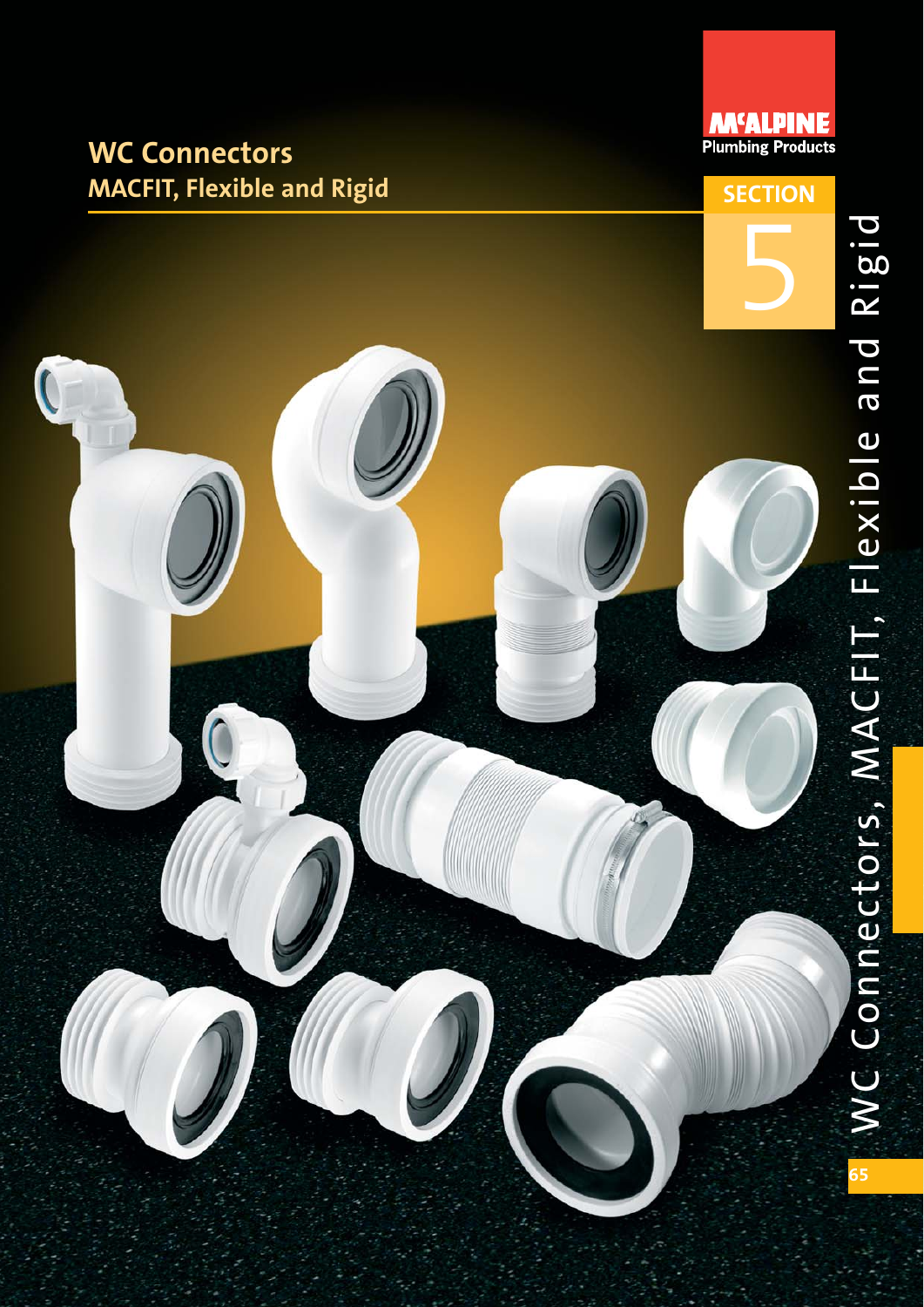# **WC Connectors**

#### **WC Connectors General**

- M<sup>C</sup>Alpine is the only European manufacturer to offer EVA (ethylene vinyl acetate), rigid polypropylene and flexible polypropylene WC connectors
- Dimensional leaflet for all WC connectors available on request

Synthetic rubber and moulded finned seals

## **MACFIT**

- MACFIT WC connectors are manufactured in EVA with synthetic rubber and moulded finned seals
- MACFIT incorporates a new 'lock ring' inlet seal (patent pending) to give a superior, tighter connection to the WC pan outlet

66

Lock ring and synthetic rubber seal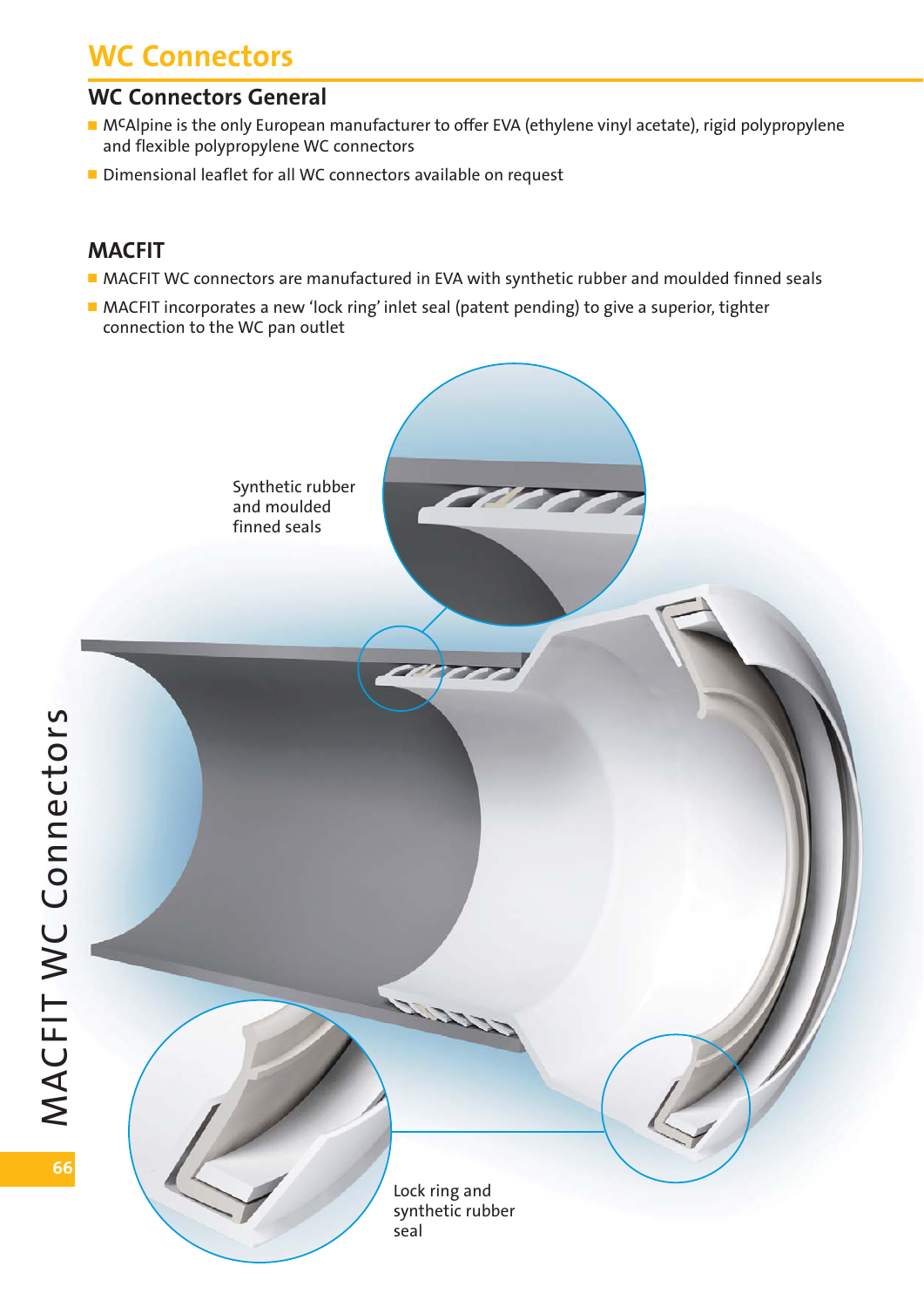## **MACFIT WC Connectors SECTION 5**

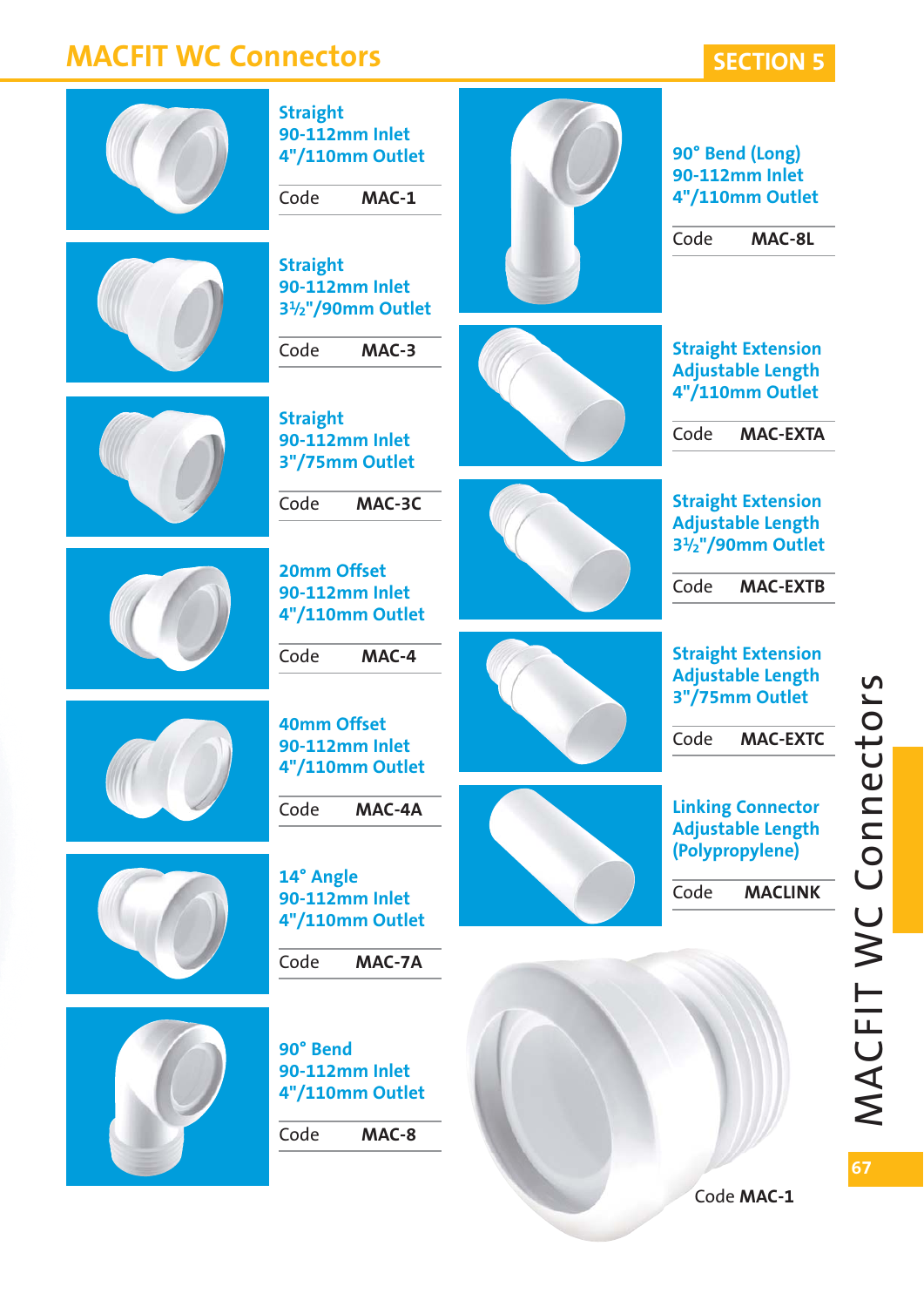# **Flexible WC Connectors**

- There is no British Standard for flexible WC connectors but McAlpine connectors comply to German Standard DIN 1389:2000-05 for flexible WC connectors
- Tested by German Testing House LGA, certificate number 7311072 and other testing houses. Tests prove conclusively that there is no build-up of sediment and the product is perfectly fit for purpose

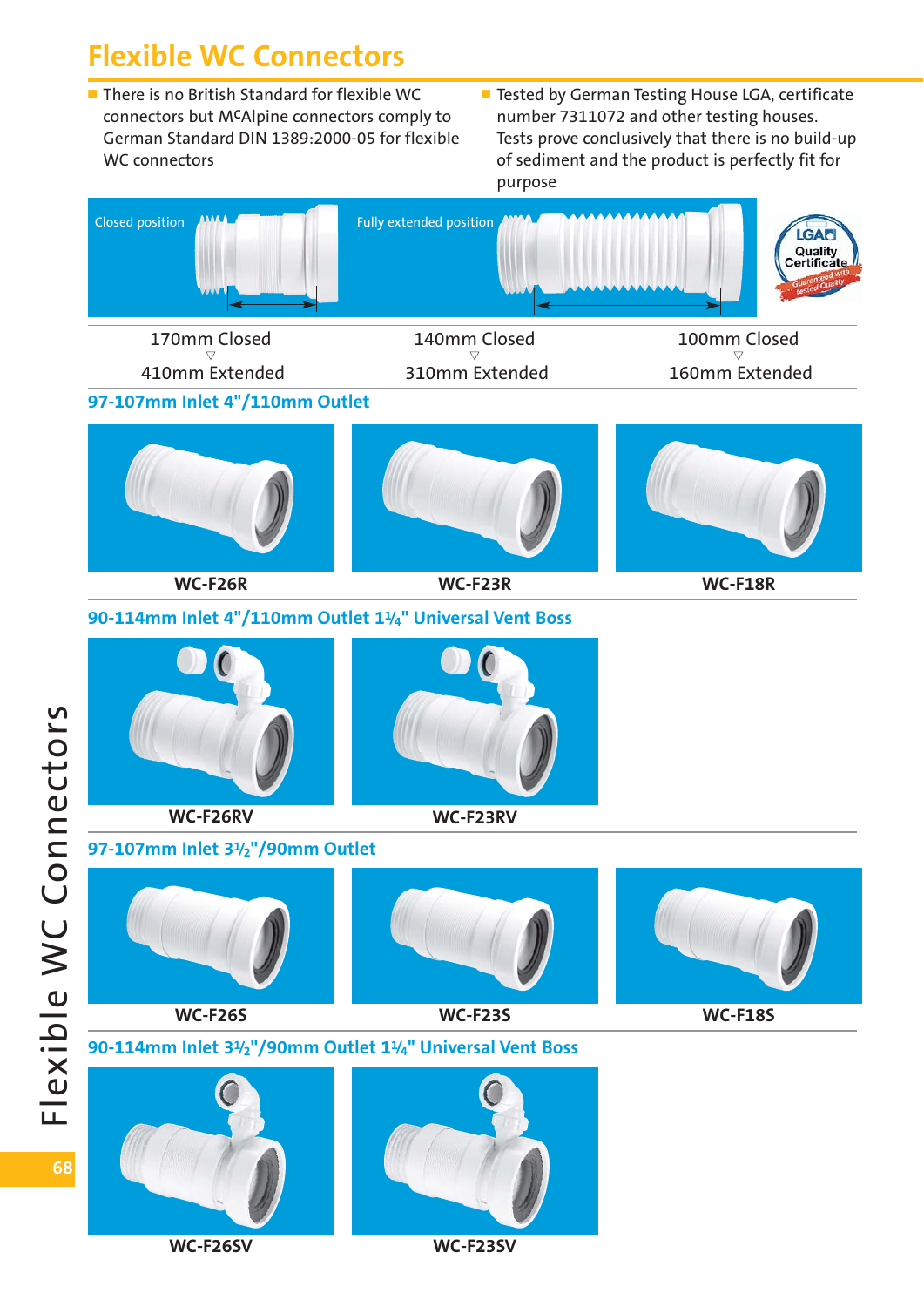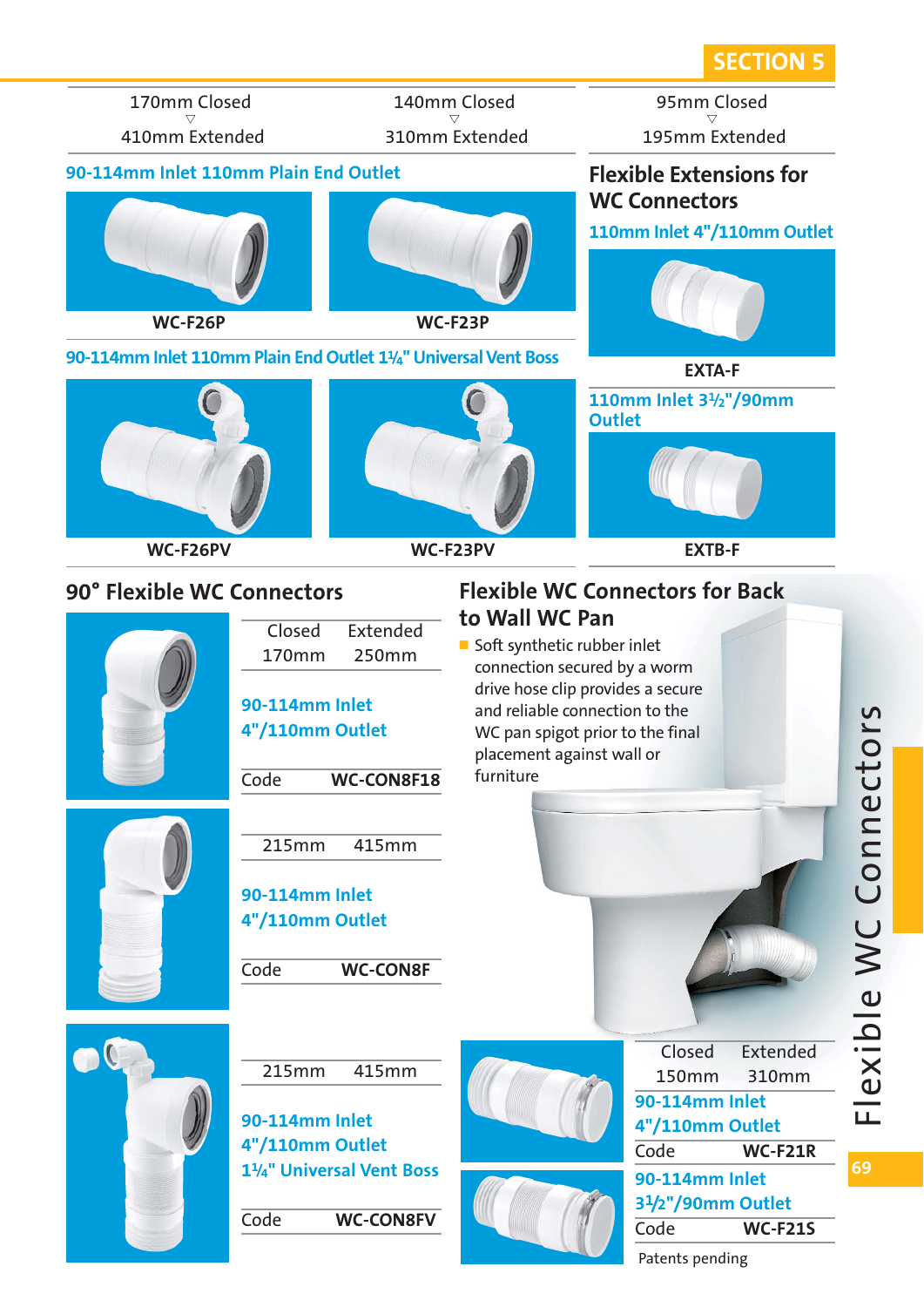# **Rigid WC Connectors**

■ Dimensional leaflet available on request







**Straight**

Code **WC-CON1**

**Straight with 1 1/4" Vent Boss 97-107mm Inlet 4"/110mm Outlet**

Code **WC-CON1V**

**Straight Adjustable Length 97-107mm Inlet 4"/110mm Outlet**

Code **WC-CON2**

**Straight Adjustable Length 97-107mm Inlet 31/2"/90mm Outlet**

Code **WC-CON2B**

**Straight Adjustable Length 97-107mm Inlet 110mm Plain End Outlet**

Code **WC-CON3**

**20mm Offset 97-107mm Inlet 4"/110mm Outlet**

Code **WC-CON4**

**40mm Offset 97-107mm Inlet 4"/110mm Outlet**

Code **WC-CON4A**



**40mm Offset 97-107mm Inlet 110mm Plain End Outlet**

Code **WC-CON4B**

**20mm Offset Adjustable Length 97-107mm Inlet 4"/110mm Outlet**

Code **WC-CON5**

**24mm Offset Adjustable Length 97-107mm Inlet 31/2"/90mm Outlet**

Code **WC-CON5B**



**20mm Offset Adjustable Length 97-107mm Inlet 110mm Plain End Outlet**

Code **WC-CON6**

**14° Angle Adjustable Length 97-107mm Inlet 4"/110mm Outlet**

Code **WC-CON7**

**14° Angle 97-107mm Inlet 4"/110mm Outlet**

Code **WC-CON7A**

**14° Angle Adjustable Length 97-107mm Inlet 31/2"/90mm Outlet**

Code **WC-CON7B**

**45° Angle 97-107mm Inlet 4"/110mm Outlet**

Code **WC-CON16**

Rigid WC Connectors **70**Rigid WC Connectors







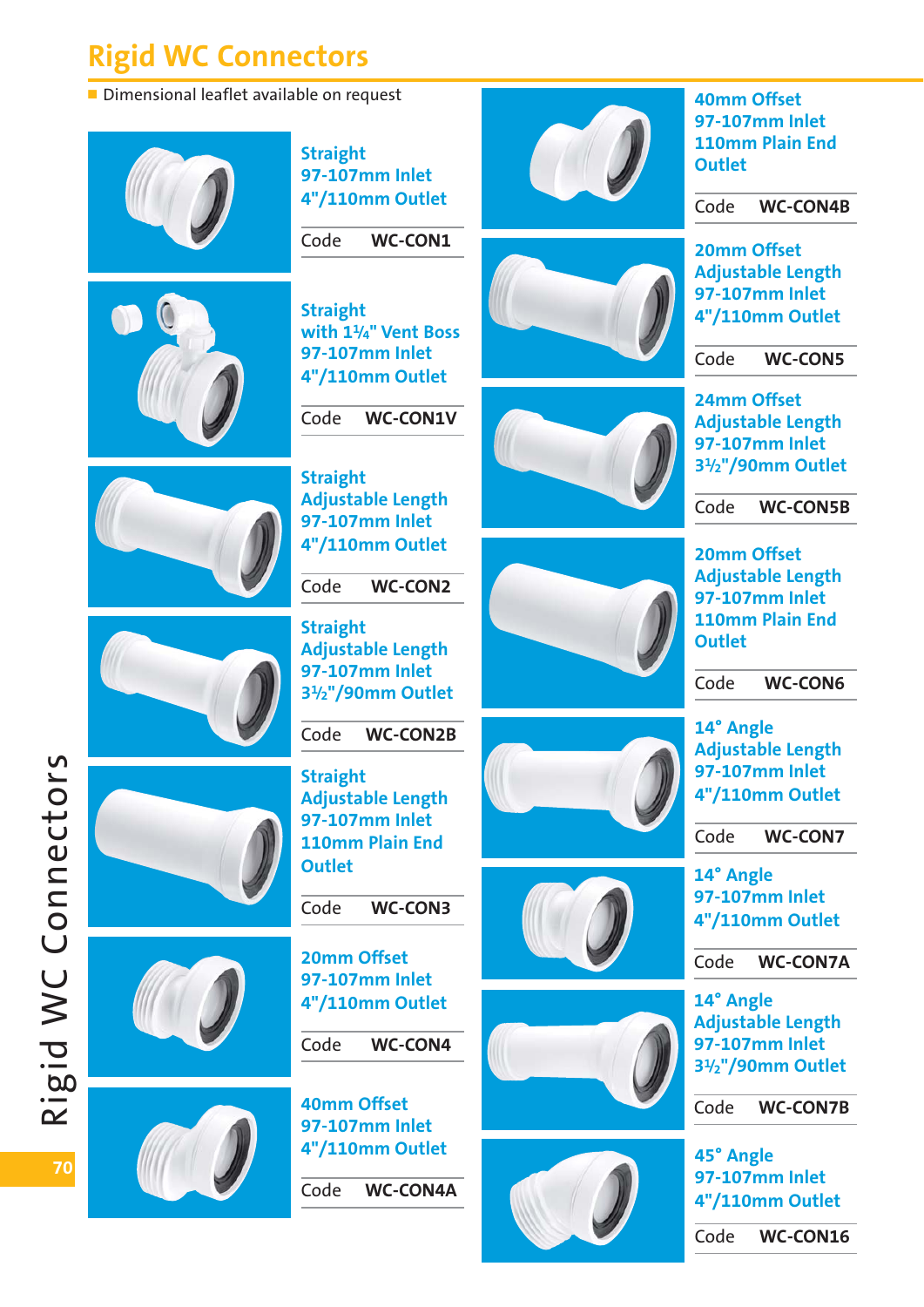#### **SECTION 5**



**90° Bend Adjustable Length 97-107mm Inlet 4"/110mm Outlet**

Code **WC-CON8**



**90° Space Saving Bend Adjustable Length 97-107mm Inlet 4"/110mm Outlet**

Code **WC-CONQ**



**90° Bend Adjustable Length with 11/4" Vent Boss 97-107mm Inlet 4"/110mm Outlet**

Code **WC-CON8V**



**Extension Pieces**

**90° Space Saving Bend Adjustable Length 97-107mm Inlet 110mm Plain End Outlet**

Code **WC-CONQP**

**Straight Extension Adjustable Length 4"/110mm Outlet**

Code **WC-EXTA**

**Straight Extension Adjustable Length 31/2"/90mm Outlet**

Code **WC-EXTB**



**90° Bend Adjustable Length Extended Inlet 97-107mm Inlet 4"/110mm Outlet**

Code **WC-CON8E**



 $\bullet$  C

**90° Bend Adjustable Length 97-107mm Inlet 110mm Plain End Outlet**

Code **WC-CON9**

**Adjustable Length with 11/4" Vent Boss 97-107mm Inlet 110mm Plain End**

Code **WC-CON9V**

**90° Bend**

**Outlet**



**10mm Offset Extension Adjustable Length 4"/110mm Outlet**

Code **WC-EXTC**

**10mm Offset Extension Adjustable Length 31/2"/90mm Outlet**

Code **WC-EXTD**